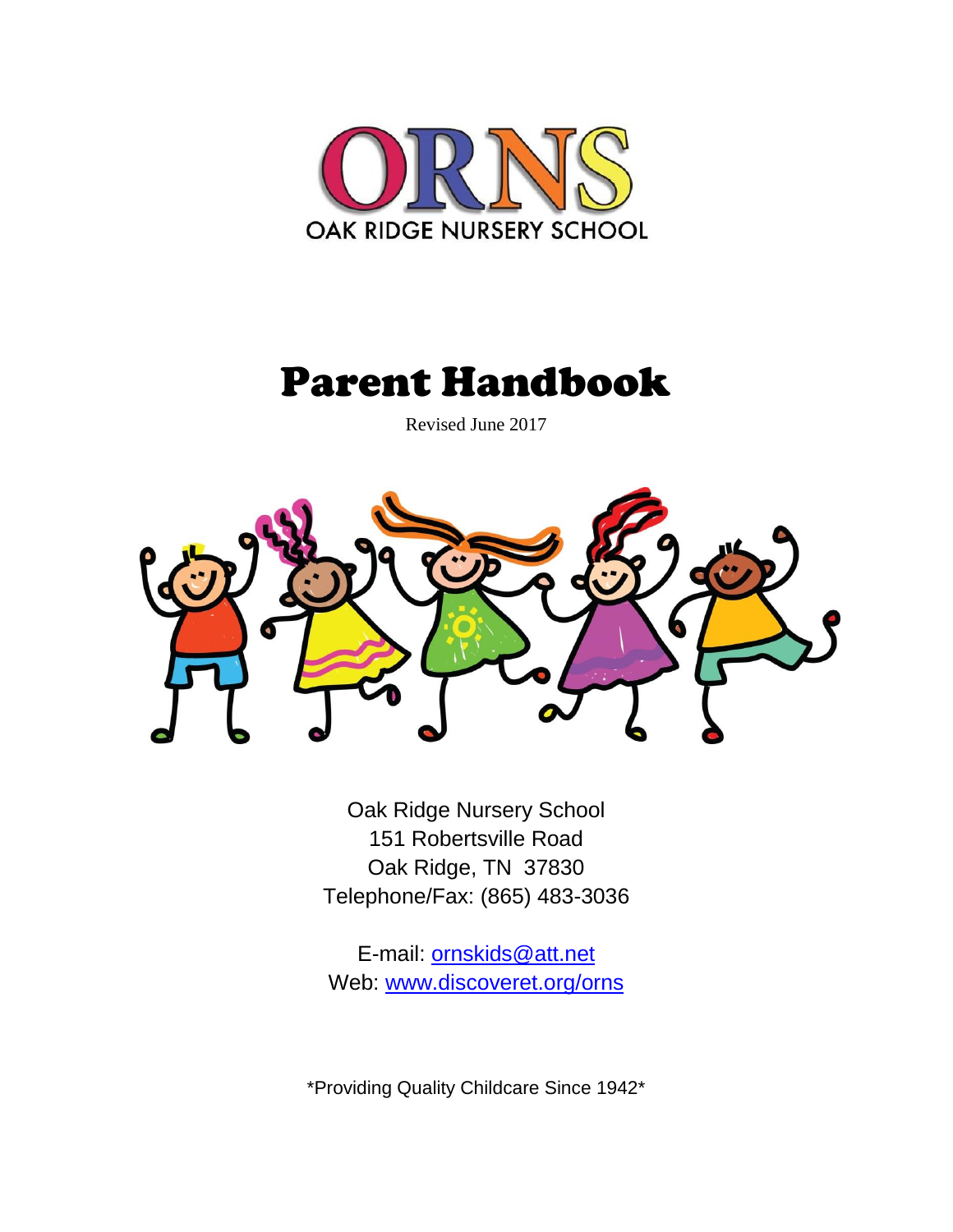# **Table of Contents**

- I. Welcome
- II. Philosophy
- III. Non-Discrimination Statement
- IV. School Calendar
- V. General Safety
- VI. Child Abuse Reporting
- VII. Communication
- VIII. Arrival and Dismissal Procedures
	- IX. School Policies
		- 1. School Hours and Attendance
		- 2. Discipline
		- 3. Biting
		- 4. Illness
		- 5. Toilet Training
		- 6. Toys
		- 7. Social Media
	- X. Lunches, Snacks and Celebrations
	- XI. Maintenance Hours
- XII. Tuition Fees
- XIII. Clothing
- XIV. Grievance Procedure
- XV. Board of Directors
- XVI. Extra Programs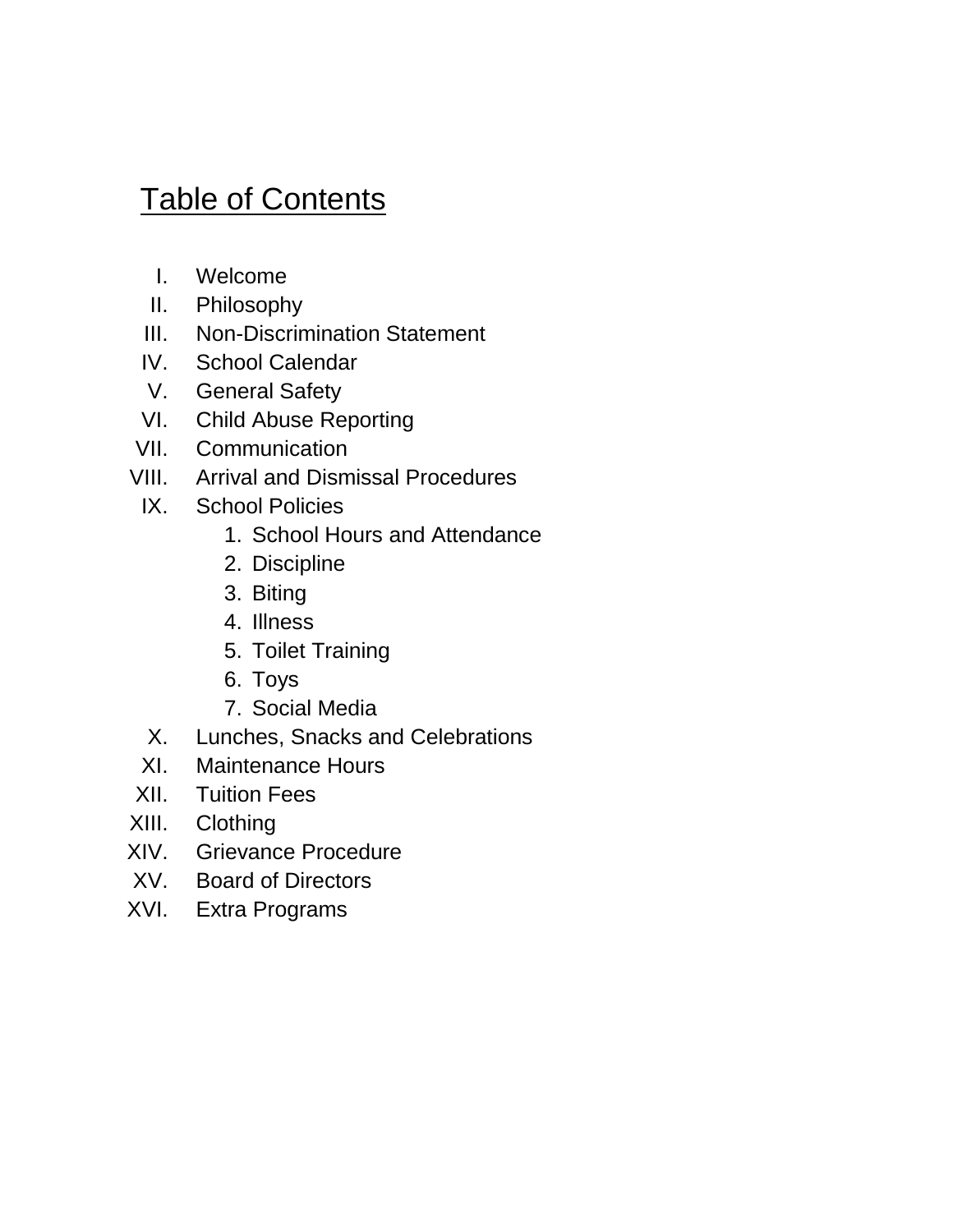#### I. WELCOME

Welcome to the Oak Ridge Nursery School (ORNS). We accept students aged 12 months to five years of age. Our goal is to provide a safe and happy learning experience. This handbook is written to help inform parents of general policies, everyday activities, and events at our school. This will hopefully insure a smooth transition for you and your child in starting at our school.

Oak Ridge Nursery School has been a part of the Oak Ridge community since 1945. The school was started by a group of parents at the height of the Manhattan Project during World War II, and it is still owned and operated by parents of enrolled children. It began as the Grove Nursery School and became the Oak Ridge Nursery School Association after incorporation in 1952. In recognition of our historical significance in the community, the school was awarded the Oak Ridge Historic Preservation Award in 2005.

ORNS promotes teamwork amongst parents and teachers to provide a strong learning program for enrolled children. With considerable intellectual and professional resources living and working in Oak Ridge, the team effort results in a superior program. ORNS emphasizes the total development of each child intellectually, physically, socially, and emotionally by providing a wide array of opportunities and experiences in each of these areas.

Since the year 2000, ORNS has earned the Tennessee Three-Star Rating for excellence in child care, the highest honor a child care facility can receive from the state. ORNS is also proud to be voted "Best Day Care in Anderson County" in 2006.

#### II. PHILOSOPHY

ORNS is a non-profit organization owned by the parents of enrolled children and governed by an elected Board of Directors who operate under a Constitution and set of By-Laws. ORNS emphasizes the total development of each individual child (intellectually, physically, socially, and emotionally) by providing a wide array of opportunities and experiences in each of these areas. We promote parent and parent-teacher cooperation in providing a quality nursery school program for enrolled children.

#### III. NON-DISCRIMINATION STATEMENT

ORNS admits students of any race, color, nationality, or ethnic origin to all the rights, privileges, programs, and activities generally accorded or made available to the students at the school. It does not discriminate on the basis of race, color, nationality, or ethnic origin in administration of its educational policies, admission policies, scholarship or loan programs, and athletic or other schooladministered programs.

# IV. SCHOOL CALENDAR

Part-time and full-time programs will operate during the year with these holiday exceptions: Labor Day, Fall Break, Thanksgiving and the day after, the week of Christmas, New Year's Day, Martin Luther King Jr. Day, Good Friday, Spring Break, Memorial Day, and July 4<sup>th</sup>. Exact dates for Fall Break, Christmas, and Spring Break can be found on the separate calendar.

In the event of severe weather, ORNS will follow the same schedule as Oak Ridge City Schools.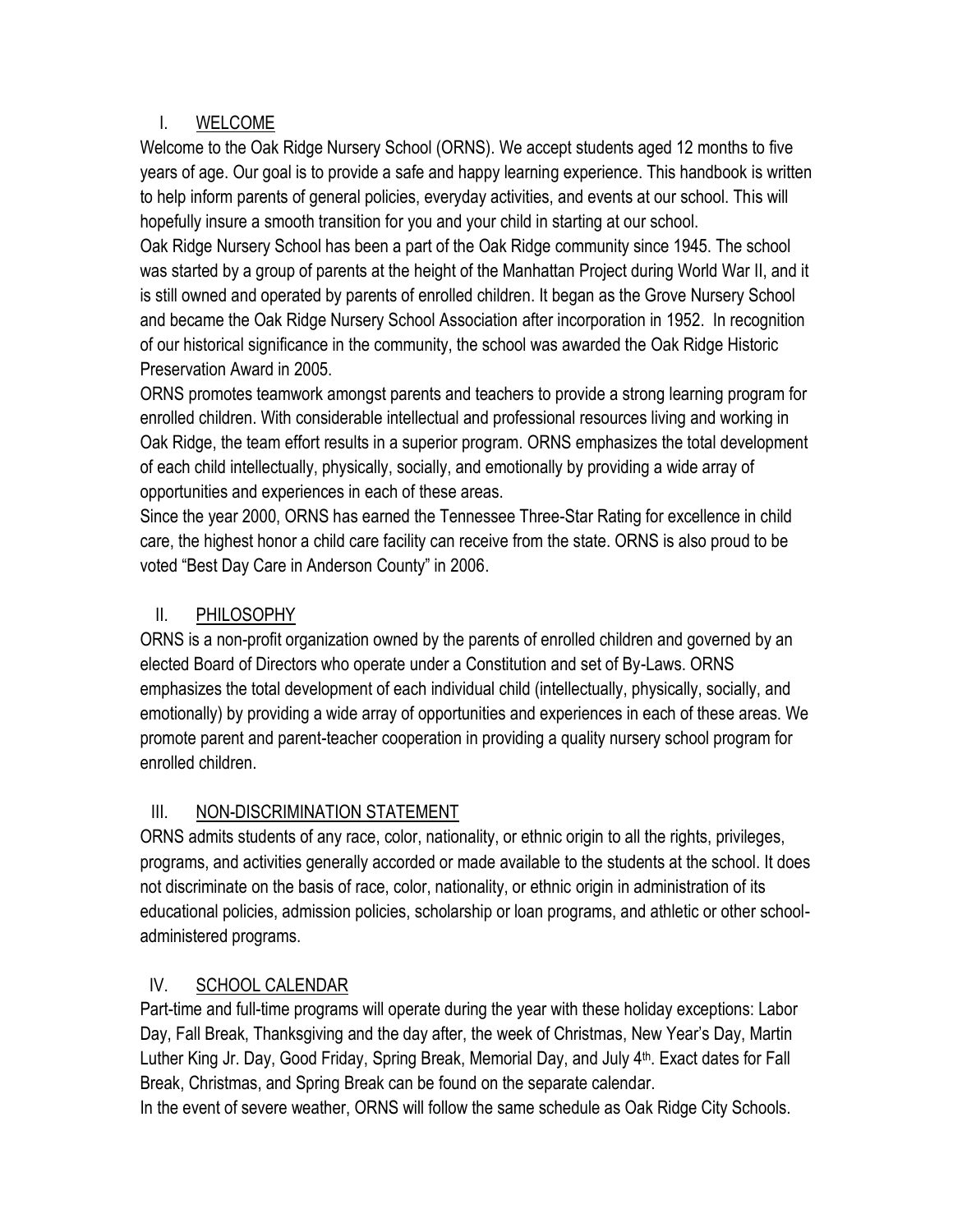# V. GENERAL SAFETY

Fire drills are held on a regular basis without advance notice. The children learn how to respond and to exit the building calmly and promptly.

All staff members strive to maintain a safe environment for the children at all times, both in the building and on the playground, by establishing and enforcing clear safety rules. There is always at least one staff member on duty who is trained in infant/child CPR and first aid. When an accident with injury does occur, the staff member involved notifies the Director and fills out an accident report to give to the parents. The parents will be notified immediately if injury appears to require medical attention.

## VI. CHILD ABUSE REPORTING

According to Tennessee law, all persons (including doctors, police, teachers, child-care providers, mental health professionals, dentists, parents, family members, friends, and others) must report suspected cases of child abuse (physical, sexual and/or neglect). Failure to report suspected cases is a misdemeanor and is subject to stiff penalties.

#### VII. COMMUNICATION

Parent-teacher conferences will be scheduled on an as-needed basis, and each time a child graduates to a new room. Any time you have a question or need a conference, feel free to call for an appointment. Parents are always welcome to visit our classes at any time. Many written communications (including forms, surveys, newsletters, and notices) are placed in your child's cubby at school to take home. We try to issue a room newsletter at the beginning of each month with important dates to remember and news concerning class activities. This is the primary communication with parents, so please read it carefully. There is also a public Facebook page for the school, and a private Facebook page for each room. Ask your child's teacher about being added to the classroom page.

#### VIII. ARRIVAL AND DISMISSAL PROCEDURES

Safety is of utmost importance to us. The following information details our procedures to help ensure the safety of our students and staff. Our doors open promptly at 7:00 am. We have a security door with an individualized code for all parents and persons who are on file as authorized pick-ups for students. If a student is going to be absent or late, parents are encouraged to call us at 865-483-3036. Each parent is responsible for signing their child in upon arrival and out upon pickup.

• Daily Sign-In & Sign-Out Procedures: Children must be signed in and out daily with a FULL signature (equivalent to signature on photo ID) by an adult (an individual who is 18 years or older) with the EXACT times of arrival and departure, and a phone number where you can be reached that day. Remember that we cannot release your child to anyone without your written permission AND their picture I.D. It is your responsibility to communicate to other individuals this policy and procedure for picking up and dropping your child off.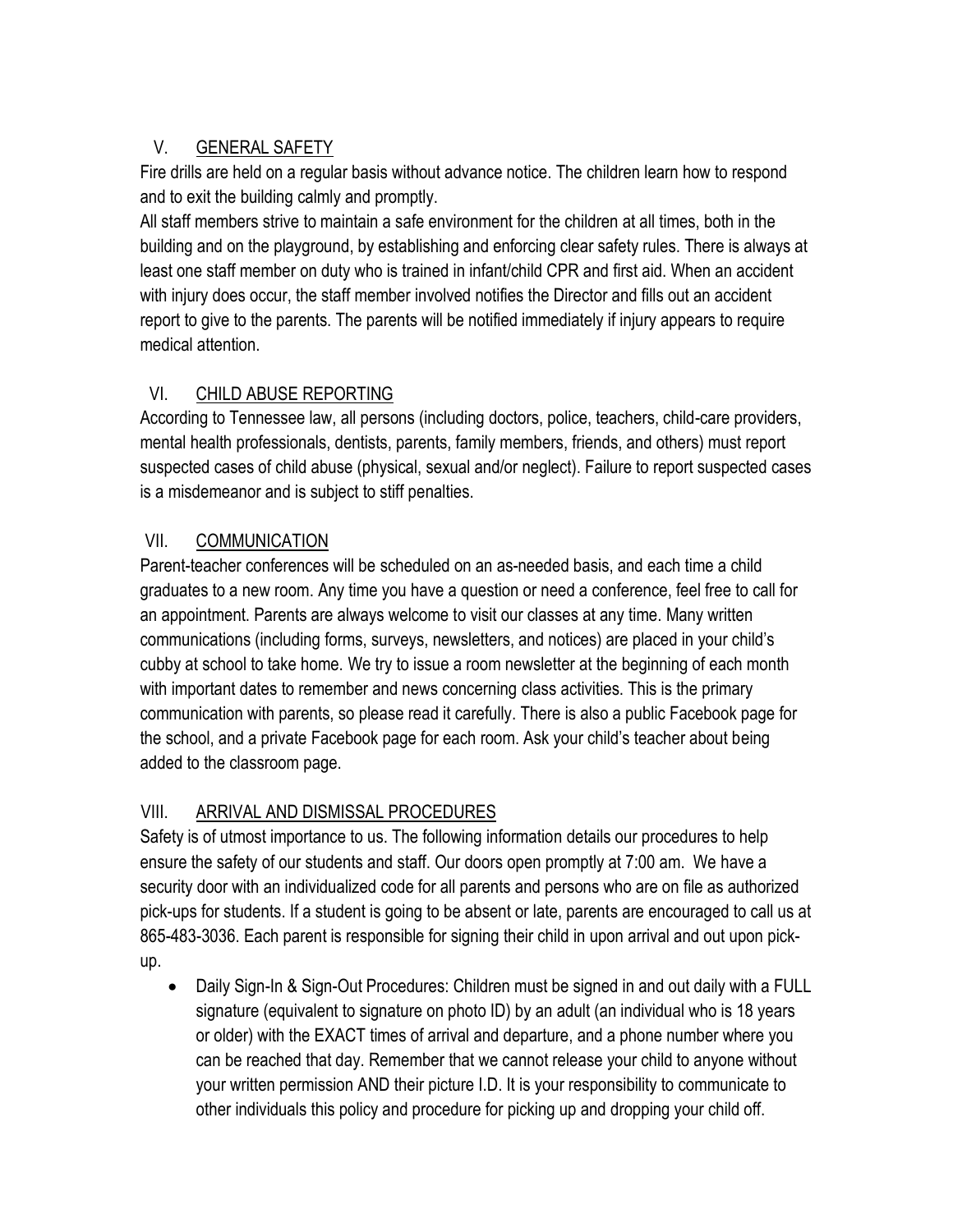ARRIVAL

- The teacher should greet the child warmly. Teachers and Parents should communicate about the child's evening, and any information that would influence the child's day (i.e., sleeping issues, distress, stressful event, company, etc).
- The teacher should give the child and caregiver a moment to say farewell. Parents are encouraged to keep goodbyes to a minimal amount of time. "Lingering," only gives the child false hope that the parent will stay and conditions the child for future departure. Ex: "If I cry mommy will stay longer." An appropriate goodbye instills confidence in the child that the parent feels comfortable leaving the child at the school. If you continuously hesitate the child may wonder why you are worried to leave him or her. At the very least your anxiety will be felt by the child.

• The teacher should guide the child to an activity. DISMISSAL

- No child will be dismissed to anyone other than a parent, previously designated person, or carpool driver without specific instructions from a parent. It is necessary that the information (name, phone number, and description of the person picking up the child) to be written down and given to both the director and teacher. The person authorized to pick up your child must be named on the child's emergency card and present a picture ID. This helps ensure the safety of the students. Whenever possible, tell the child in advance if there is to be a different person picking him/her up.
- No child will be released to anyone whose behavior may place the child at risk.

#### IX. SCHOOL POLICIES

#### 1. SCHOOL HOURS AND ATTENDENCE

- Your child may attend full-time daily or part-time for two days (Tuesday and Thursday), three days (Monday, Wednesday, and Friday) or after school Monday through Friday. **Alternative or flexible schedules cannot be accommodated, due to a need to plan for adequate staffing.** If you need to change your child's schedule, please speak with the director to see if there is an opening or to be put on the waiting list.
- If the school is closed due to weather or a holiday, or your child misses school due to illness, there will be no make-up days or partial refunds given.
- Our full-time hours are Monday through Friday, year-round, from 7:00 a.m. to 6:00 p.m. Due to liability issues, students cannot be dropped off prior to 7:00 a.m. Please be prompt in picking up your children, as a late penalty will be charged after 6:00 p.m. Your child should bring a lunch and a sheet and blanket for the afternoon rest time. The school will provide milk for lunch and snack.
- Our part-time morning class hours are 8:45 a.m. to 12:30 p.m. Part-time children should not arrive before 8:45 a.m. unless they are attending the early morning drop-off program.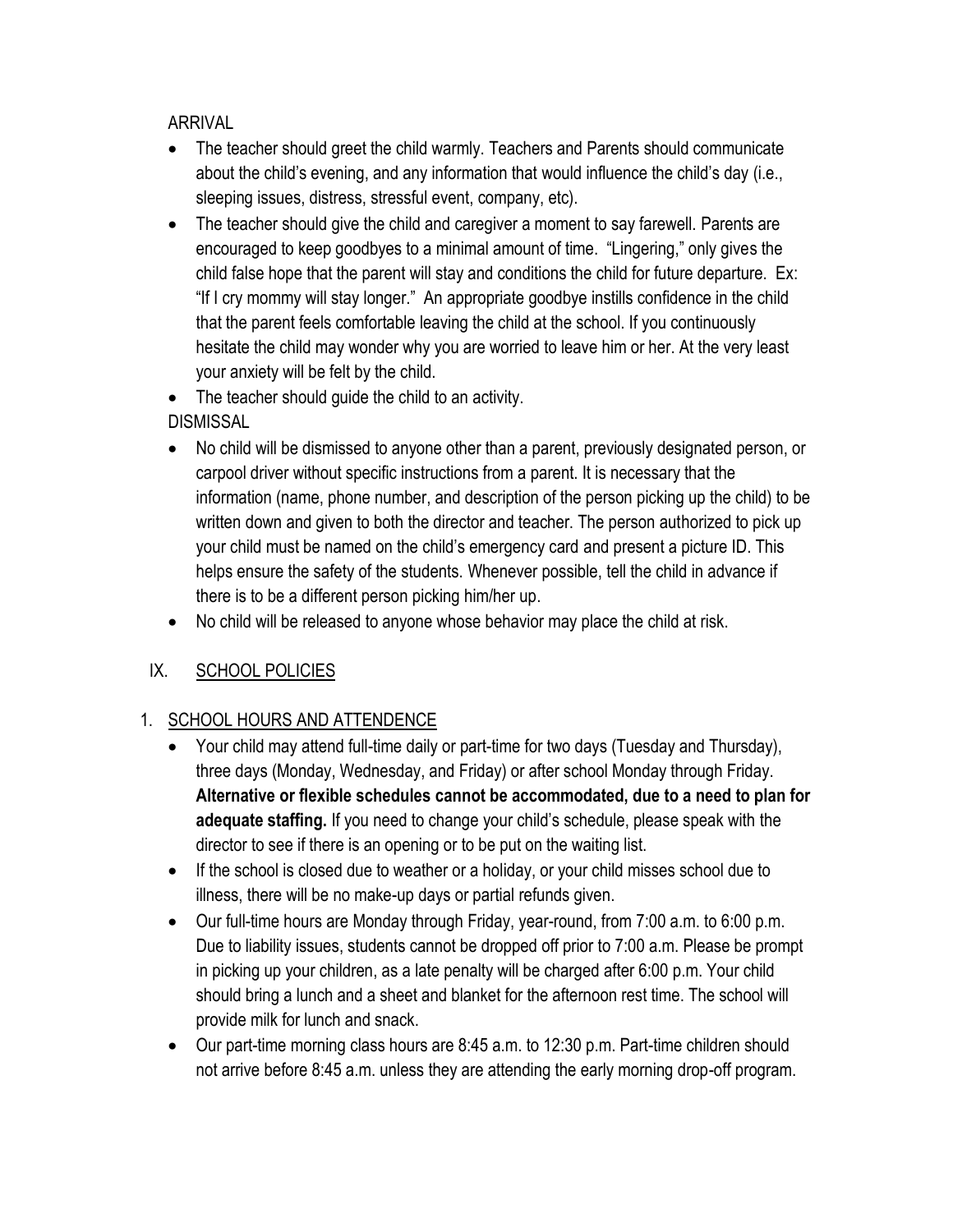They should bring lunch. Upon the director's approval, part-time students may use an occasional extended afternoon at an additional charge.

• The after-school care program is from the time of the child's arrival until 6:00 p.m. Please be prompt in picking up your children. A late penalty will be charged after 6:00 p.m. You are responsible for providing transportation from the child's school to our building.

#### 2. DISCIPLINE

Discipline is positive in nature insofar as possible. Rules for behavior are clear and developmentally appropriate. Redirection is the first option for inappropriate behavior, removal from the situation in a time-out area is the second option (one minute for every year of age is the general rule). Referral to the director is the third option. If the inappropriate behavior persists after these options are exhausted, the parent will be asked to come for a conference to work together to modify the inappropriate behavior. If it is not improved within a reasonable time frame it is grounds for dismissal from our school.

#### 3. BITING POLICY

When a child bites another child, we will:

- Intervene immediately and attend to both children involved.
- Assess the situation quickly to determine cause of biting (child's frustration, hunger, teething, fatigue, separation anxiety, etc.)
- We tell the child in a calm but firm voice, "No biting, biting hurts." Or "I do not like it when you bite people. You hurt him/her. He/She is crying."
- Redirect the biter to another activity or area.
- Finish the interaction on a positive note by reassuring the biter that he/she is still important to you and the rest of the staff.
- Notify parents of all children involved. We will not share the names of the children to protect the family's privacy.
- If the biting continues, the child will have to sit out from the group and we will try to shadow the child as best we can. Parents will be asked to work cooperatively with the childcare center staff to rectify the behavior.
- We will send a child home once he/she bites another child twice in one day. If a child is sent home a second time during the same week, he/she may not return to school the next day.
- Should the behavior continue without improvement, we will take further steps to ensure the safety of the children in our care and we may require that the child who is biting find another learning environment that will meet his/her needs.

#### 4. ILLNESS

Please keep your child home if ill: he/she will recover more quickly at home and not infect others in the group. Please report to us if your child becomes ill with a contagious disease.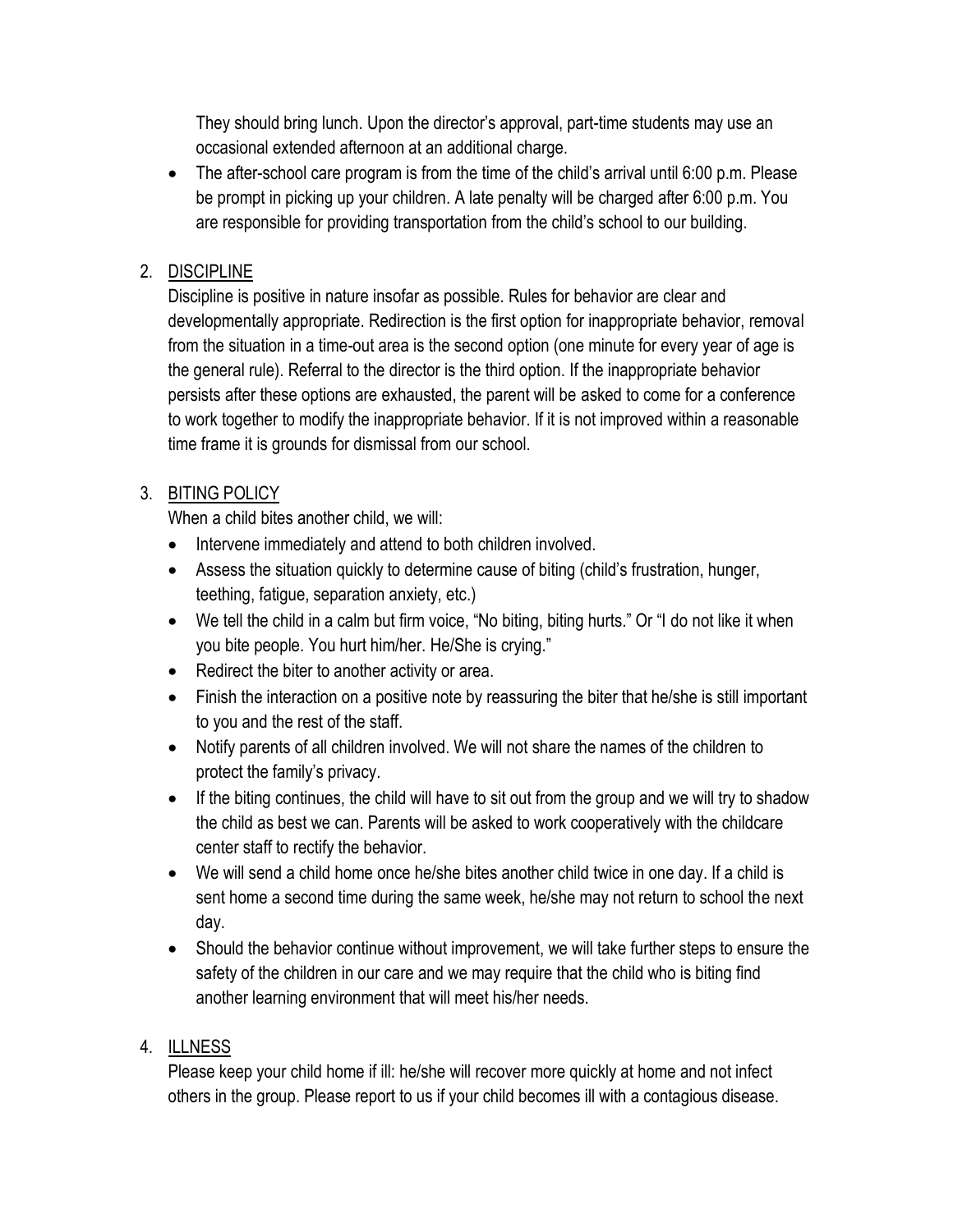Parents will be promptly notified of the outbreak of any communicable disease. If your child is not well enough to go outside, he/she is not well enough to be at school. We are required by law to go outside daily, and we do not always have adequate staff to supervise children who cannot be with their class.

If your child becomes ill during the day (especially with fever, vomiting, or diarrhea), you will be notified to come to the school to pick him/her up. Sick children cannot be properly cared for in school. Please do not let your child return to school until they are free from fever, diarrhea, and/or vomiting for a full 24 hours. This precaution will help us to prevent the spread of illness. A child with a rash may attend school only if a doctor's note is provided to the Director, confirming that the condition is not contagious.

#### 5. TOILET TRAINING

While ORNS recognizes that all children are unique in their readiness for toilet training, the following policy has been developed to assist in maintaining compatible age ranges and learning development in the classrooms.

As each child in the Orange Room reaches 2 years and 9 months of age, a reminder of this policy will be issued to parents. Children older than three years cannot be accommodated in the Orange Room. Children cannot be accepted to the Blue Room if they are not yet toilet trained. Therefore, if a child in the Orange Room is not toilet trained by the time he or she reaches the age of three, the child may be dismissed from the school until toilet training has been firmly established. At that time, the child will be placed at the head of the waiting list for the Blue Room. There may be exceptions made if there are extenuating circumstances, and ORNS staff is willing to work with the parents during the transition to assist with toilet training while the child is at school

#### 6. TOYS

We discourage children from bringing any toys to school. All toys in the classrooms are for everyone to play with. It is sometimes hard for children to share "personal" toys. It is also difficult for the teacher to remember who brought which toys. To avoid unnecessary problems, we ask that students keep their toys at home.

#### 7. SOCIAL MEDIA

Social media is increasingly relevant in today's society as a valuable communication tool. The school maintains a presence on Facebook, and each classroom has a private page in which we post updates, information about daily activities, and photos. You may opt out of having your child's photo posted. If you choose to post things about the school on your social media accounts, please remember to be respectful and aware of others' privacy. Making disparaging comments about the school or staff members can have a detrimental impact on the school and potentially the children's education. Your statements can be misinterpreted by others, shared publicly without your knowledge, and do not help in getting the problem solved. Depending on the situation, making defamatory statements online could lead to your child's dismissal from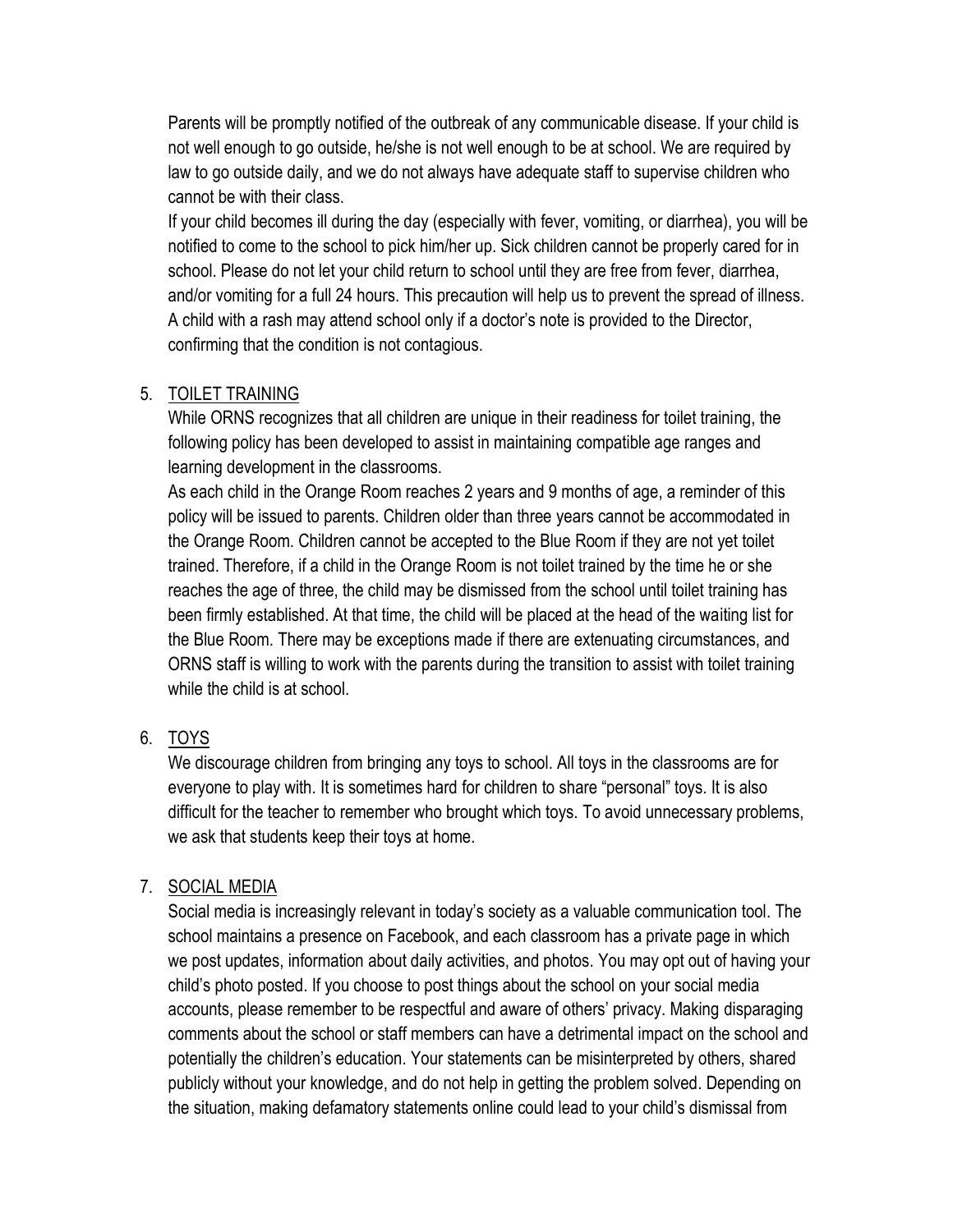the school. Please first address your concerns directly with the person involved, or speak with the Director. This will hopefully avoid any misunderstandings, and allow us to better meet your needs.

#### X. LUNCHES, SNACKS, AND CELEBRATIONS

Please label your child's lunchbox as well as any reusable containers you provide. This will ensure that each child is given the correct items for lunch and that containers will be returned to their owners.

Each child will be expected to provide a morning snack approximately once a month. Please check your monthly calendar for your child's special day. We ask that the snack be light and nutritious (e.g. fruits, vegetables, cheese, crackers) and include a gallon of either milk or 100% juice. (In the Yellow Room, only milk is allowed). The school will provide the cups and napkins.

Each child's birthday will be recognized. Your snack day will automatically fall on or near your child's birthday. We make an exception to the light and nutritious rule on birthday snacks. We encourage you to communicate any special plans with your child's teacher.

Easter, Halloween, Christmas, and Valentine's Day are special party days at school. There will be a picnic for the entire school in late spring. The room parent or teacher will contact you for help with these parties. All celebrations take place in the morning hours. If a school celebration falls on a day on which your child does not usually attend, the child is welcome to attend with a parent present. Occasionally our classes will have special projects, such as cooking or gardening. We will inform you of any supplies that might be needed.

We welcome parents sharing their occupations, hobbies, interests, talents, or cultural celebrations. It is good for children to have new "teacher" sometimes. Contact the teacher if you are interested in scheduling a "share" time.

We have regularly scheduled "share days" and occasionally a special day on which your child may bring a particular item. We strongly discourage bringing toy weapons of any kind on these occasions. Watch classroom notices and monthly newsletters for these days. We always welcome CDs and books to share with the class.

#### XI. MAINTENANCE HOURS

ORNS is a non-profit organization maintained by the parents of enrolled children. To foster greater parent involvement and to ensure this continued upkeep of our school, each family is asked to perform 24 hours per year (September 1 through August 31) or pay \$480 per year. The service or payment will be assessed on a quarterly basis: September 1, December 1, March 1, and June 1 at six hours or \$120 per quarter. The following are details of the maintenance policy:

 Most parent service activities count, including maintenance of the building and grounds, fund raisers, room activities, board meetings, school party events, baby-sitting for meetings or workdays, and special projects (check individual room lists). Time will be counted according to actual hours worked. Off-site jobs may only count for up to two hours per quarter. See the maintenance book or the Director for additional details.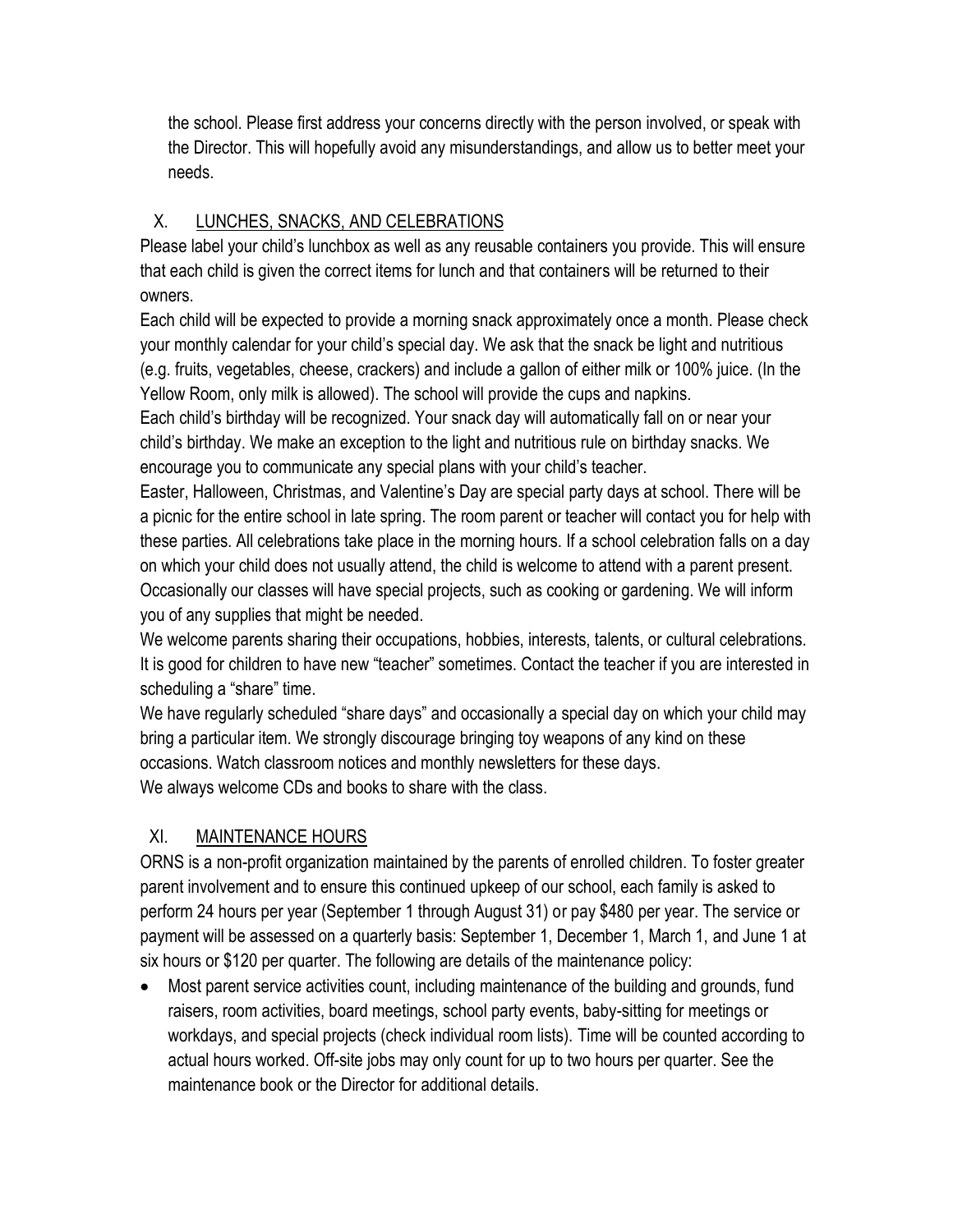- Workdays are held regularly on the second Saturday of every month beginning at 9:00 a.m. Check the Parent Info board for more information. Additional work opportunities will be announced in advance.
- The service (or payment) requirements are the same for part-time or full-time families.
- Friends, grandparents, or other relatives are welcome to perform service hours as well. Those hours will also count towards the total commitment.
- Single parents are only required to contribute 12 hours or \$240 per year.
- Additional children from the same family will not necessitate additional service or payment.

#### XII. TUITION FEES

Tuition is set by the Parent Board of Directors. Any changes in tuition will be communicated to the parents in writing at least two weeks before the change goes into effect. Tuition payments must be made in advance, and may be made on a weekly or monthly basis. Weekly payments are due by Monday of the upcoming week of childcare, and monthly payments are due by the first of the upcoming month. Late payments are subject to a late charge. If you become two weeks behind on payments, your child will not be able to attend the school until overdue payments are caught up. See separate tuition information for current amounts and details.

#### XIII. CLOTHING

Please send your child to school in clothes for learning: wash-and-wear items are best. Comfortable clothing that is easy for your child to manage is a great help, too. This convenience becomes very important at bathroom time. Overalls, snap pants, and belts are particularly difficult for preschoolers to handle. Pull-down, elasticized waistbands are best. No cowboy boots, flip-flops, sandals, or other shoes that inhibit outside activities such as running and climbing. Tennis shoes are the best shoes for children to wear to school.

Print names on all clothing that your child might take off at school (sweaters, coats, hats, mittens, scarves, blankets, etc.). Use a laundry pen that will not wash off, and re-apply names as needed. A change of clothing kept in your child's locker will help during times of unpredictable mishaps with paint, juice, mud, or bathroom accidents. As the seasons change and your child grows, switch out the clothing so that it will be appropriate for the existing weather and your child's size. Be aware that the weather conditions can change noticeably during the day. Since we try to have outdoor play time every morning and afternoon, your child should have a sweatshirt or jacket available every day in spring or fall.

#### XIV. GRIEVANCE PROCEDURE

We hope to maintain open and positive parent relationships in which you feel comfortable approaching staff with any issues that may occur. Parents are asked to address their concerns first with the staff member involved. If a satisfactory solution is not reached, parents are asked to bring the concern to the Director. If no satisfactory solution is reached with the Director, parents are